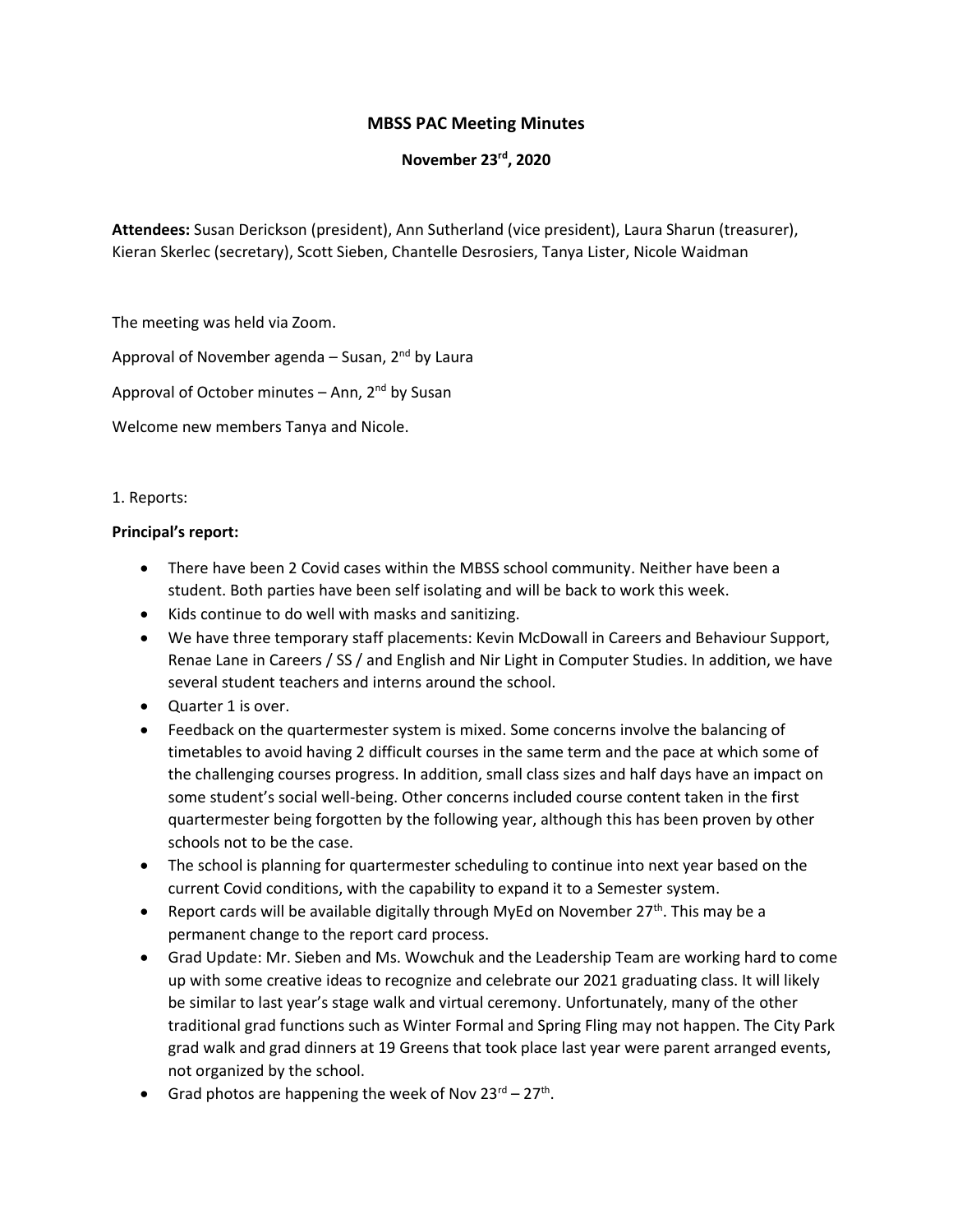## **Treasurer's Report:**

- General Account Balance is \$531.91
- Gaming Account Balance is \$35,959.95
- The library will use their unused allocation of funds from last year of \$1608.09 for bookshelves.
- A refund of the \$75 COPAC membership fee will be deposited for next month.

**COPAC Report:** Ann attended the meeting on November 2<sup>nd</sup>. There were 31 people in attendance via Zoom. Some points of interest included:

- MBSS and KSS are the only schools with lunch time bussing
- Elementary and Middle school PAC's are concerned about lack of fund raising because of not being allowed to run hot lunch programs.
- Eschool 23 (SD23 on-line schooling) currently has 700 students enrolled and is offering 1600 courses.
- A re-build of Rutland Middle School is SD23 #1 priority for school "re-builds".
- A new-build for a WK high school is SD23 #1 priority for school "new-builds".
- Ann suggested Peachland Middle School and Glenrosa Middle School as good examples of schools who have recently updated their constitution and bylaws.
- The next COPAC meeting will be held Dec  $7<sup>th</sup>$  @7pm via Zoom. Susan will attend if no one else is available.

#### **New Business:**

- COBSS Traditionally we have provided 10 x \$500 MBSS PAC bursaries through COBSS (Central Okanagan Bursary & Scholarship Society). Last year, the Gaming Commission decided that we would not be allowed to use gaming funds to distribute our bursaries through a  $3<sup>rd</sup>$  party. We worked around this last year by having the school provide the funds to COBSS on our behalf and in exchange the PAC funded extra items on the school wish list in the amount of \$5000. It was not an ideal arrangement for the school as it caused some challenges within their budget allocations. There are many advantages to distributing bursaries through COBSS, the most important of which is that COBSS can be impartial and equitable. Many other SD23 schools use COBSS and recently KSS has sent a letter to the Gaming Commission asking them to re-consider their decision. At the moment, we are uncertain how we will deal with the directive from the Gaming Commission. Susan and Nicole will follow up with KSS and send a letter in support of their request. Scott has said that he will work with us again to ensure the bursaries are available if we have no other options.
- Budget Susan motioned to approve; the vote was unanimous to approve.
- Constitution and Bylaw review Susan, Chantelle and Kieran have met twice. They have worked through our 2003 document to update and edit. A few changes to note include the creation of a minutes binder and the requirement for PAC Executives to submit a Criminal Record check to